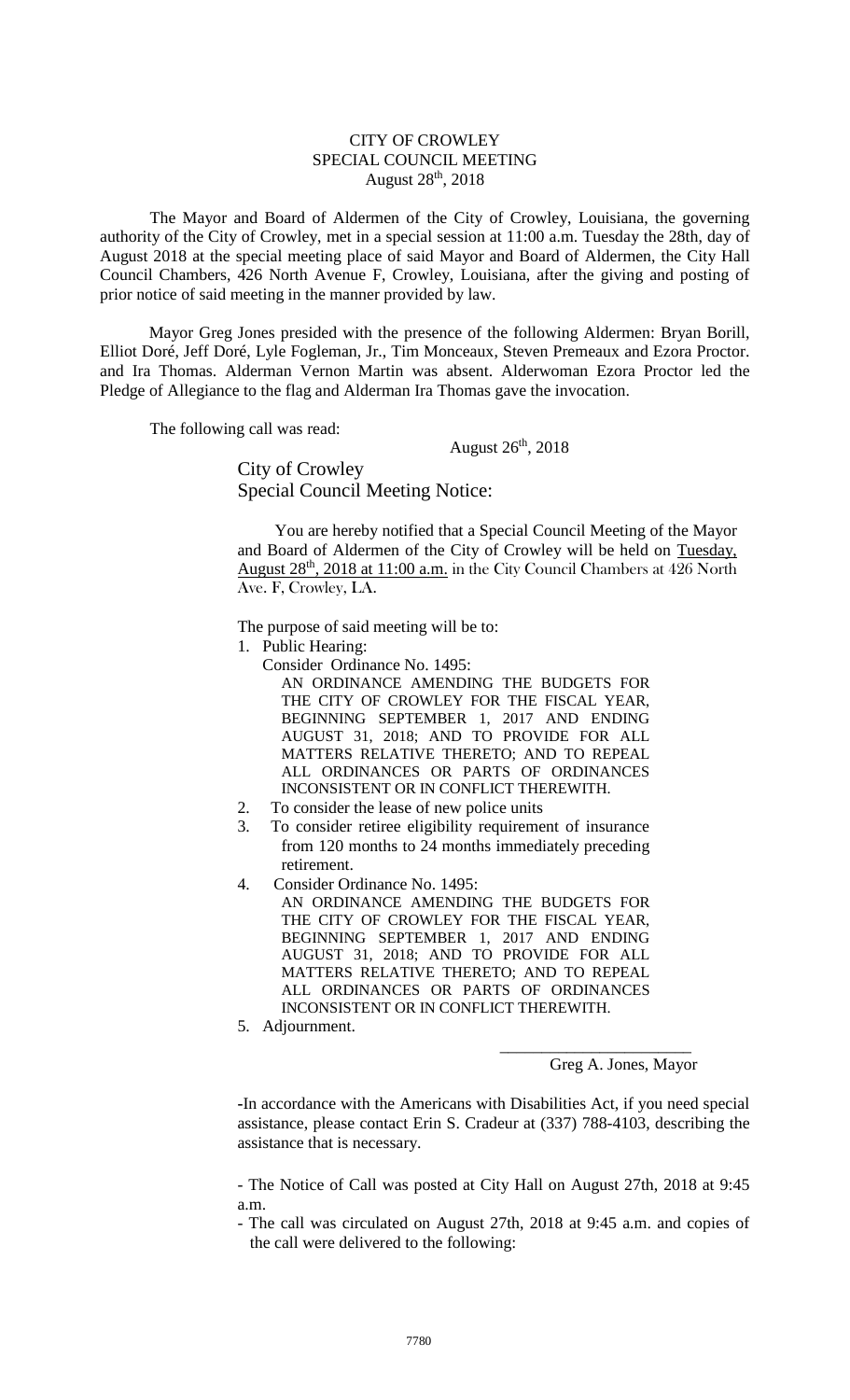| Greg A. Jones                                                                    | August $27th$ , 2018 at 9:53                     | o'clock a.m. | by e-mail |  |  |
|----------------------------------------------------------------------------------|--------------------------------------------------|--------------|-----------|--|--|
| <b>Elliot Dore'</b>                                                              | August 27 <sup>th</sup> , 2018 at 9:53           | o'clock a.m. | by e-mail |  |  |
| Jeff Dore'                                                                       | August $27th$ , 2018 at 9:53                     | o'clock a.m. | by e-mail |  |  |
| Lyle Fogleman                                                                    | August 27 <sup>th</sup> , 2018 at 9:53           | o'clock a.m. | by e-mail |  |  |
| Tim Monceaux                                                                     | August 27 <sup>th</sup> , 2018 at 9:53           | o'clock a.m. | by e-mail |  |  |
| <b>Steven Premeaux</b>                                                           | August $27th$ , 2018 at 9:53                     | o'clock a.m. | by e-mail |  |  |
| Bryan Borill                                                                     | August $27^{\text{th}}$ , 2018 at 9:53           | o'clock a.m. | by e-mail |  |  |
| Vernon Martin                                                                    | August 27 <sup>th</sup> , 2018 at 9:53           | o'clock a.m. | by e-mail |  |  |
| <b>Ezora Proctor</b>                                                             | August $27th$ , 2018 at 9:53                     | o'clock a.m. | by e-mail |  |  |
| <b>Jimmy Broussard</b>                                                           | August $27^{\text{th}}$ , 2018 at 9:53           | o'clock a.m. | by e-mail |  |  |
| Tom Regan                                                                        | August 27 <sup>th</sup> , 2018 at 9:53           | o'clock a.m. | by e-mail |  |  |
| Tim Mader                                                                        | August $27th$ , 2018 at 9:53                     | o'clock a.m. | by e-mail |  |  |
| <b>Crowley Post Signal</b>                                                       | August 27 <sup>th</sup> , 2018 at 9:53           | o'clock a.m. | by e-mail |  |  |
| K.S.I.G                                                                          | August 27 <sup>th</sup> , 2018 at 9:53           | o'clock a.m. | by e-mail |  |  |
| K.A.J.N.                                                                         | August $27^{\text{th}}$ , 2018 at 9:53           | o'clock a.m. | by e-mail |  |  |
| Daily Advertiser                                                                 | August 27 <sup>th</sup> , 2018 at 9:53           | o'clock a.m. | by e-mail |  |  |
| <b>KATC Channel 3</b>                                                            | August $27th$ , 2018 at 9:53                     | o'clock a.m. | by e-mail |  |  |
| <b>KLFY Channel 10</b>                                                           | August $27th$ , 2018 at 9:53                     | o'clock a.m. | by e-mail |  |  |
|                                                                                  | Chamber of Commerce August $27th$ , 2018 at 9:53 | o'clock a.m. | by e-mail |  |  |
| Erin S. Cradeur on August $27th$ , 2018 at 9:00 o'clock a.m. by personal service |                                                  |              |           |  |  |
| Heads of the City's Departments and individuals with a request to be             |                                                  |              |           |  |  |
| notified of meetings were also sent the call.                                    |                                                  |              |           |  |  |
|                                                                                  |                                                  |              |           |  |  |

## **PUBLIC HEARING:**

Mayor Greg Jones opened the public hearing on proposed ordinance no. 1495, the ordinance was read by title as follows:

> AN ORDINANCE AMENDING THE BUDGETS FOR THE CITY OF CROWLEY FOR THE FISCAL YEAR, BEGINNING SEPTEMBER 1, 2017 AND ENDING AUGUST 31, 2018; AND TO PROVIDE FOR ALL MATTERS RELATIVE THERETO; AND TO REPEAL ALL ORDINANCES OR PARTS OF ORDINANCES INCONSISTENT OR IN CONFLICT THEREWITH.

Mayor Greg Jones asked for proponents to the proposed ordinance no. 1495. A third and final call was made with no one coming forward to speak. The call for opponents of the proposed ordinance no. 1495 was made and there were no comments after the third and final call. The public hearing on ordinance no. 1495 was closed.

## **AGENDA TOPICS:**

A motion was made by Alderman Jeff Doré and seconded by Alderwoman Ezora Proctor to authorize the Mayor to sign the lease of 22 police units. Motion Carried

A motion was made by Alderman Lyle Fogleman to change the retiree eligibility requirement of insurance from 120 months to 24 months immediately preceding retirement. Seconded by Alderman Elliot Doré. Motion Carried.

#### **ORDINANCES:**

The following ordinance was offered by Alderman Steven Premeaux and seconded by Alderwoman Ezora Proctor, and duly adopted.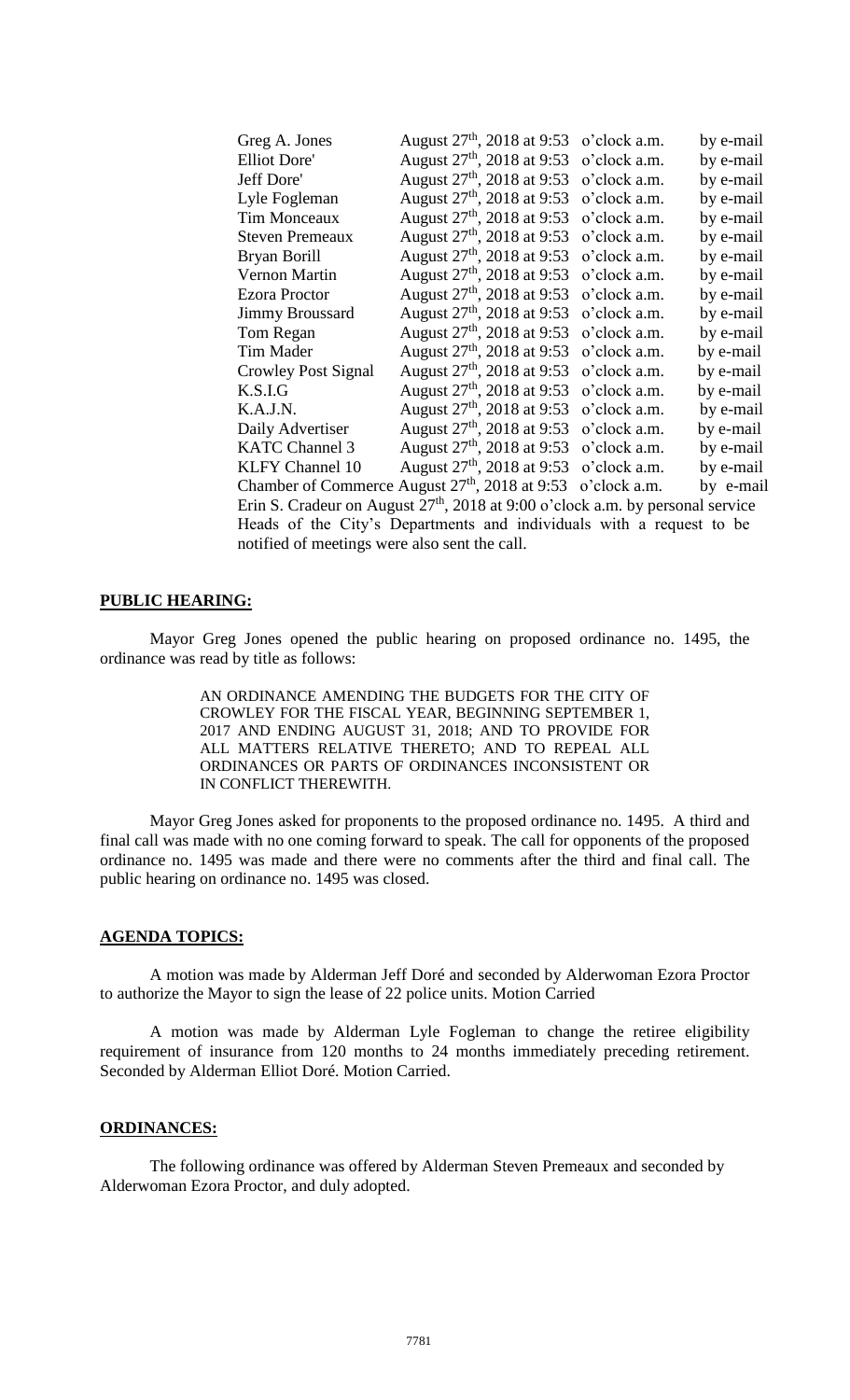# ORDINANCE NO. 1495

AN ORDINANCE AMENDING THE BUDGETS FOR THE CITY OF CROWLEY FOR THE FISCAL YEAR, BEGINNING SEPTEMBER 1, 2017 AND ENDING AUGUST 31, 2018; AND TO PROVIDE FOR ALL MATTERS RELATIVE THERETO; AND TO REPEAL ALL ORDINANCES OR PARTS OF ORDINANCES INCONSISTENT OR IN CONFLICT THEREWITH.

WHEREAS, the proposed Amended Operating Budgets and the accompanying budget ordinance have been submitted to this Board of Aldermen for review and consideration; and

WHEREAS, this ordinance has been duly introduced and notice of this ordinance and notice of public hearing having been published; and

WHEREAS, notice of a public hearing by the City of Crowley on the proposed Amended Operating Budgets and notice of the availability of the proposed amended budgets for review have been timely published in the official journal, the Crowley Post Signal; and

WHEREAS, the public hearing having been held in accordance with the law on the  $28<sup>th</sup>$ day of August, 2018 at 11:00 o'clock a.m. at City Hall on the proposed Amended Operating Budgets have now been reviewed and considered; now.

THEREFORE BE IT ORDAINED by the Board of Aldermen of the City of Crowley, Acadia Parish, Louisiana, in Regular Session, duly convened on the 28<sup>th</sup> day of August, 2018 that the following Amended Operating Budgets are hereby approved, adopted and finalized.

| Account                               | Adopted          | Amendment | Amended          |
|---------------------------------------|------------------|-----------|------------------|
| Name                                  | Budget 2017-2018 |           | Budget 2017-2018 |
| <b>General Fund Budget</b>            |                  |           |                  |
| <b>Expenses</b>                       |                  |           |                  |
| <b>Operational Expense</b>            |                  |           |                  |
| <b>City Attorney Fees</b>             | 85,000           | (30,000)  | 55,000           |
| <b>Audit Fees</b>                     | 18,000           | (4,850)   | 13,150           |
| Postage Expense                       | 28,000           | (2,800)   | 25,200           |
| <b>Professional Fee</b>               | 10,000           | (6,000)   | 4,000            |
| Capital Outlays                       |                  |           |                  |
| Capital Outlays                       | 30,000           | (30,000)  | $\overline{0}$   |
| <b>Other Expenses</b>                 |                  |           |                  |
| <b>Election Expense</b>               | 4,000            | (4,000)   | 0                |
| Property Tax Refund - St Approved     | 3,000            | (2,400)   | 600              |
| Police Expenditure                    |                  |           |                  |
| Capital Outlays                       | 51,000           | 49,000    | 100,000          |
| Capital Outlay - Special              | $\overline{0}$   | 13,400    | 13,400           |
| <b>Police Narcotics</b>               | 20,000           | 48,400    | 68,400           |
| 1 ½ Cent Sales Tax Budget             |                  |           |                  |
| Revenue                               |                  |           |                  |
| <b>Investment Income</b>              | 1,000            | 70)<br>(  | 930              |
| Expenditures                          |                  |           |                  |
| <b>Audit Fees</b>                     | 3,500            | 900)      | 2,600            |
| $\frac{1}{2}$ Cent Sales Tax – Salary |                  |           |                  |
| Revenue                               |                  |           |                  |
| <b>Interest Income</b>                | 5,000            | 1,400)    | 3,600            |
| Expenditures                          |                  |           |                  |
| <b>Audit Fees</b>                     | 4,400            | 950)<br>( | 3,450            |